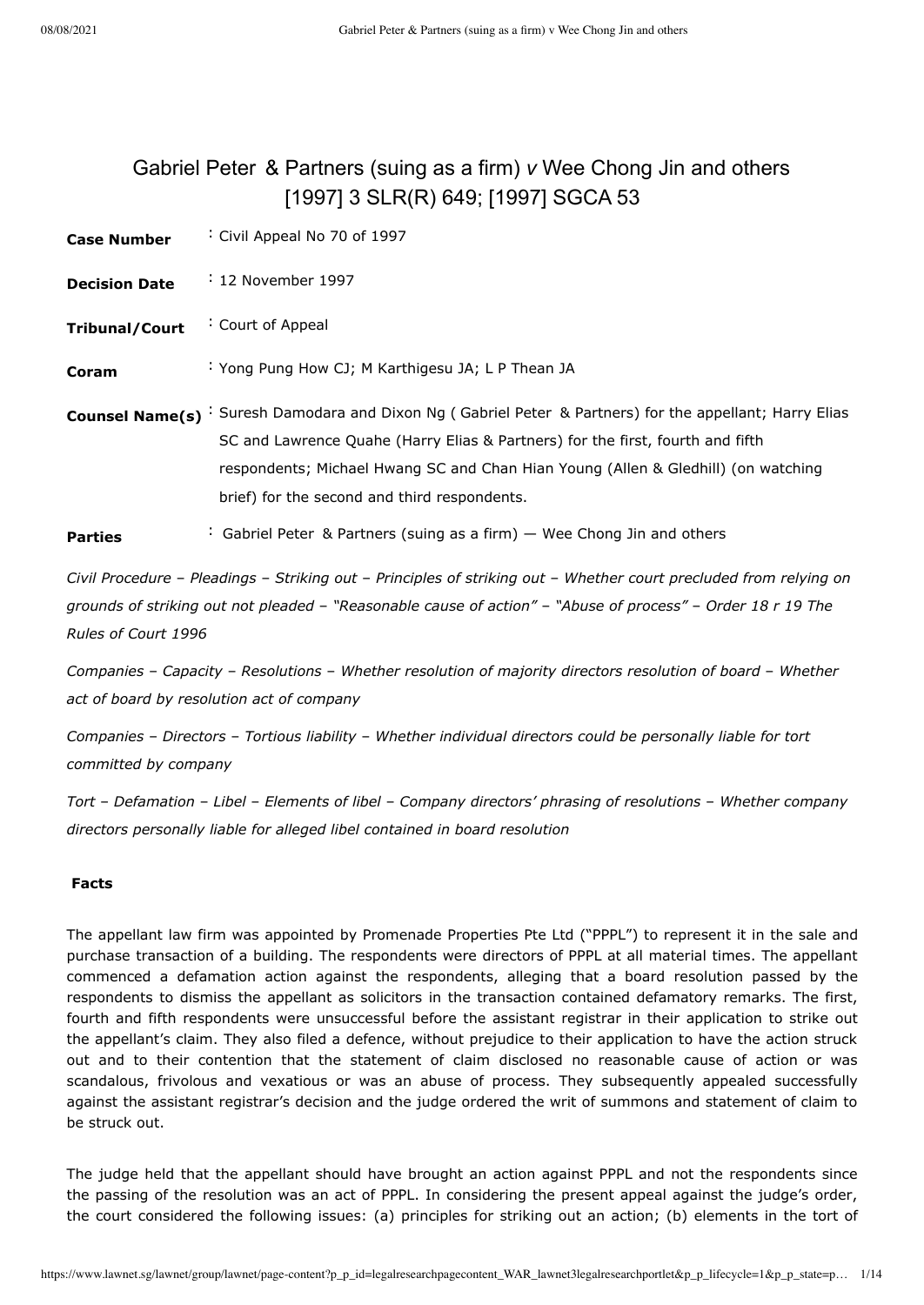libel; (c) whether the resolution by the majority directors was a resolution of the board and hence an act of the company; (d) whether individual directors could be personally liable for a tortuous act committed by the company; and (e) whether the writ of summons and statement of claim should be struck out.

#### **Held, allowing the appeal:**

(1) The power of striking out should only be invoked in plain and obvious cases. The power of striking out should not be exercised by a minute and protracted examination of the documents and facts. Where an application for striking out involved a lengthy and serious argument, the court should decline to proceed with the argument unless, not only did it have doubts as to the soundness of the pleading but, it was satisfied that striking out would obviate the necessity for a trial or reduce the burden of preparing for trial: at [\[18\]](#page-7-0).

(2) Although the respondents relied only on O 18 r 19(1)(*a*) of The Rules of Court 1996 in their application in the summons in chambers, they should not be prohibited from relying on the other three grounds in O 18 r 19(1). The appellant had acquiesced to the respondents' arguments on grounds not within the parameters of their pleading in the summons in chambers, and did not suffer any prejudice. The court should have the flexibility to consider grounds not raised by the applicant in a striking-out action: at [\[20\].](#page-8-0)

(3) As long as the statement of claim disclosed some cause of action, or raised some question fit to be decided at the trial, the mere fact that the case was not likely to succeed was no ground for striking it out. The term "abuse of the process of the Court" in O 18 r 19(1)(*d*) was given a wide interpretation and prevented the judicial process from being used as a means of vexation and oppression: at [\[21\]](#page-8-1) and [\[22\]](#page-8-2).

(4) A resolution passed by the board acting within its sphere of competence should be taken as the company's decision. The act of the board in the form of a resolution was an act of the company. The resolution however had to be one which was within the scope of the board's powers to pass: at [\[27\]](#page-9-0).

(5) The company was liable in tort for all the wrongful acts and omissions of the persons who controlled the management or operation of its business undertaking when they were acting within their scope of powers as such. However, a director, like an employee or servant of the company, could be personally liable for a tort committed by the company if he directed or procured the commission thereof. Whether he authorised, directed or procured the commission of the tort was a matter of degree which needed to be looked at in determining his level of involvement: at [\[31\]](#page-10-0) and [\[35\]](#page-12-0).

(6) The respondents were potentially personally liable for the alleged libel committed by the company, if the appellant's allegations were made out at a full trial. The respondents had passed and phrased the wording of the resolution which was the very gist of the alleged libel. The appellant therefore had the choice of who it wanted to bring the action against – the company or the respondents. The respondents were thus the proper defendants in the action: at [\[36\]](#page-12-1) and [\[37\]](#page-13-0).

(7) A reasonable cause of action had been disclosed and there were triable issues involved. As such a full hearing should be given for the parties to adduce evidence and to present their arguments before the court: at [\[38\]](#page-13-1).

## **Case(s) referred to**

*Aron Salomon (pauper) v A Salomon and Company, Limited* [\[1897\] AC](javascript:viewPageContent() 22 (folld)

*C Evans & Sons Ltd v Spritebrand Ltd* [1985] 1 [WLR 317](javascript:viewPageContent(); [1985] 2 All ER 415 (folld)

*Cassidy v Daily Mirror Newspapers, Limited* [\[1929\] 2](javascript:viewPageContent() KB 331 (refd)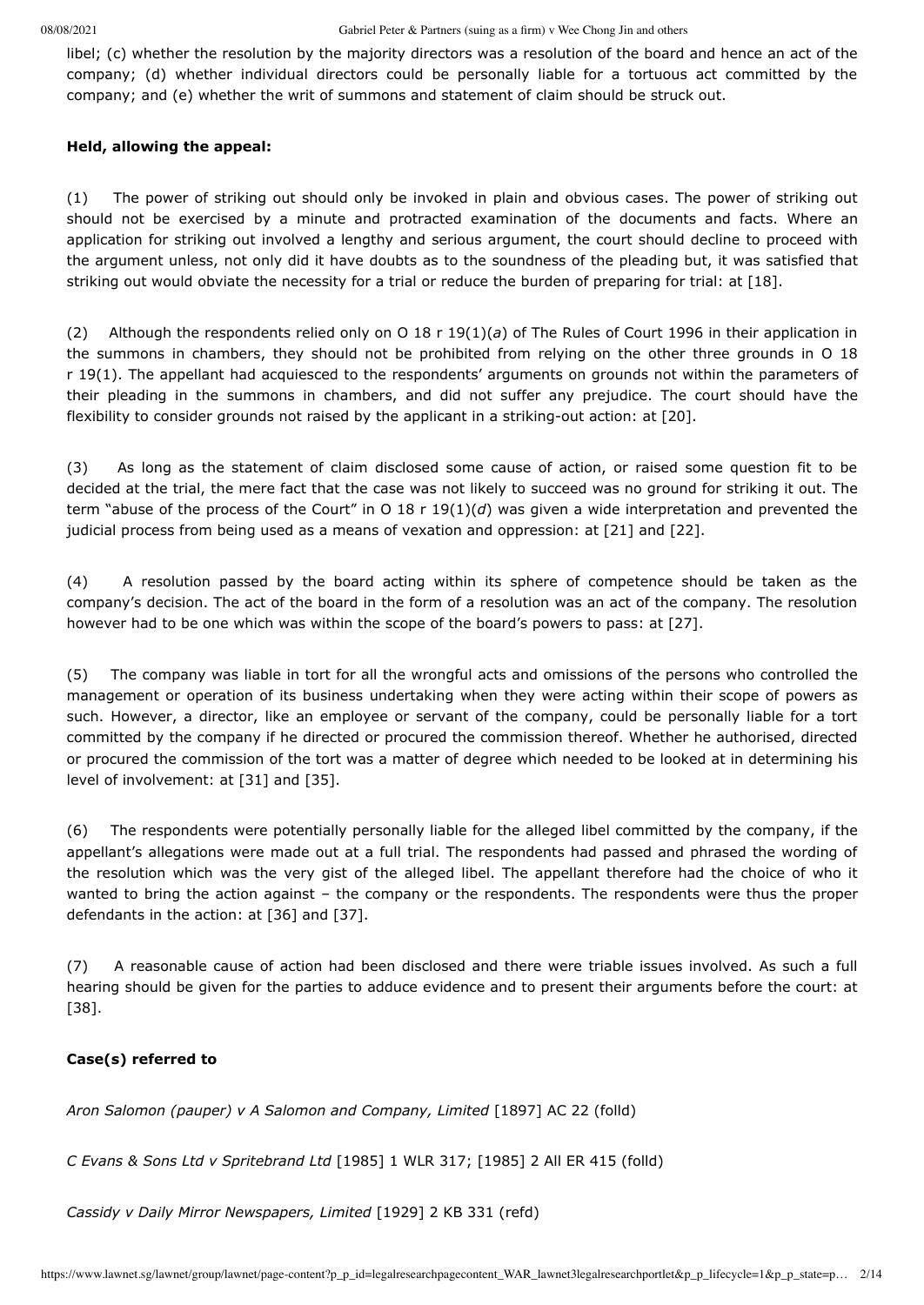*Daimler Company, Limited v Continental Tyre and Rubber Company (Great Britain), Limited* [\[1916\] 2](javascript:viewPageContent() AC 307 (folld)

*Drummond-Jackson v British Medical Association* [1970] 1 [WLR 688](javascript:viewPageContent(); [1970] 1 All ER 1094 (folld)

*Hubbuck & Sons, Limited v Wilkinson, Heywood & Clark, Limited* [\[1899\] 1](javascript:viewPageContent() QB 86 (folld)

*Lennard's Carrying Company, Limited v Asiatic Petroleum Company, Limited* [\[1915\] AC](javascript:viewPageContent() 705 (folld)

*Lonrho plc v Fayed (No 5)* [1993] 1 [WLR 1489](javascript:viewPageContent() (refd)

*Multinational Gas and Petrochemical Co v Multinational Gas and Petrochemical Services Ltd* [1983] Ch 258; [1983] 2 All ER 563 (folld)

*Parmiter v Coupland* (1840) 151 ER 340 (refd)

*PLG Research Ltd v Ardon International Ltd* [1993] FSR 197 (distd)

*Pullman v Walter Hill & Co, Limited* [\[1891\] 1](javascript:viewPageContent() QB 524 (refd)

*Rainham Chemical Works, Limited (in liquidation) v Belvedere Fish Guano Company, Limited* [\[1921\] 2](javascript:viewPageContent() AC 465 (folld)

*Sim v Stretch* [1936] 2 All ER 1237 (refd)

*Wah Tat Bank Ltd v Chan Cheng Kum* [\[1974–1976\] SLR\(R\) 284](javascript:viewPageContent(); [1975–1977] SLR 1 (folld)

#### **Legislation referred to**

Rules of Court 1996, The O 18r 12, O 18r 19, O 18r 19(1), O 18r 19(1)(*a*), O 18r 19(1)(*b*), O 18r 19(1)(*c*), O 18r 19(1)(*d*), O 18r 19(2)

12 November 1997

#### **Yong Pung How CJ (delivering the grounds of judgment of the court):**

1 This appeal arises out of the decision of Lai Siu Chiu J on 2 April 1997 to strike out the appellants' claim for libel pursuant to O 18 r 19 Rules of Court 1996 against the first, fourth and fifth respondents.

2 The appellants are advocates and solicitors practising as a firm. They were initially appointed by Promenade Properties Pte Ltd ("the company") to represent the company in the sale and purchase transaction of a building owned by the company ("the Promenade"). The respondents were the directors of the company during the relevant period. The action for defamation initiated by the appellants centred around a board resolution passed by the respondents on 10 January 1997 to dismiss the appellants as solicitors in the transaction. The appellants alleged that the resolution contained defamatory remarks against them.

3 The appellants, being dissatisfied with Lai Siu Chiu J's decision, petitioned to this court to reverse the learned judge's finding and to restore the order made by the assistant registrar below to dismiss the first, fourth and fifth respondents' application to strike out the action.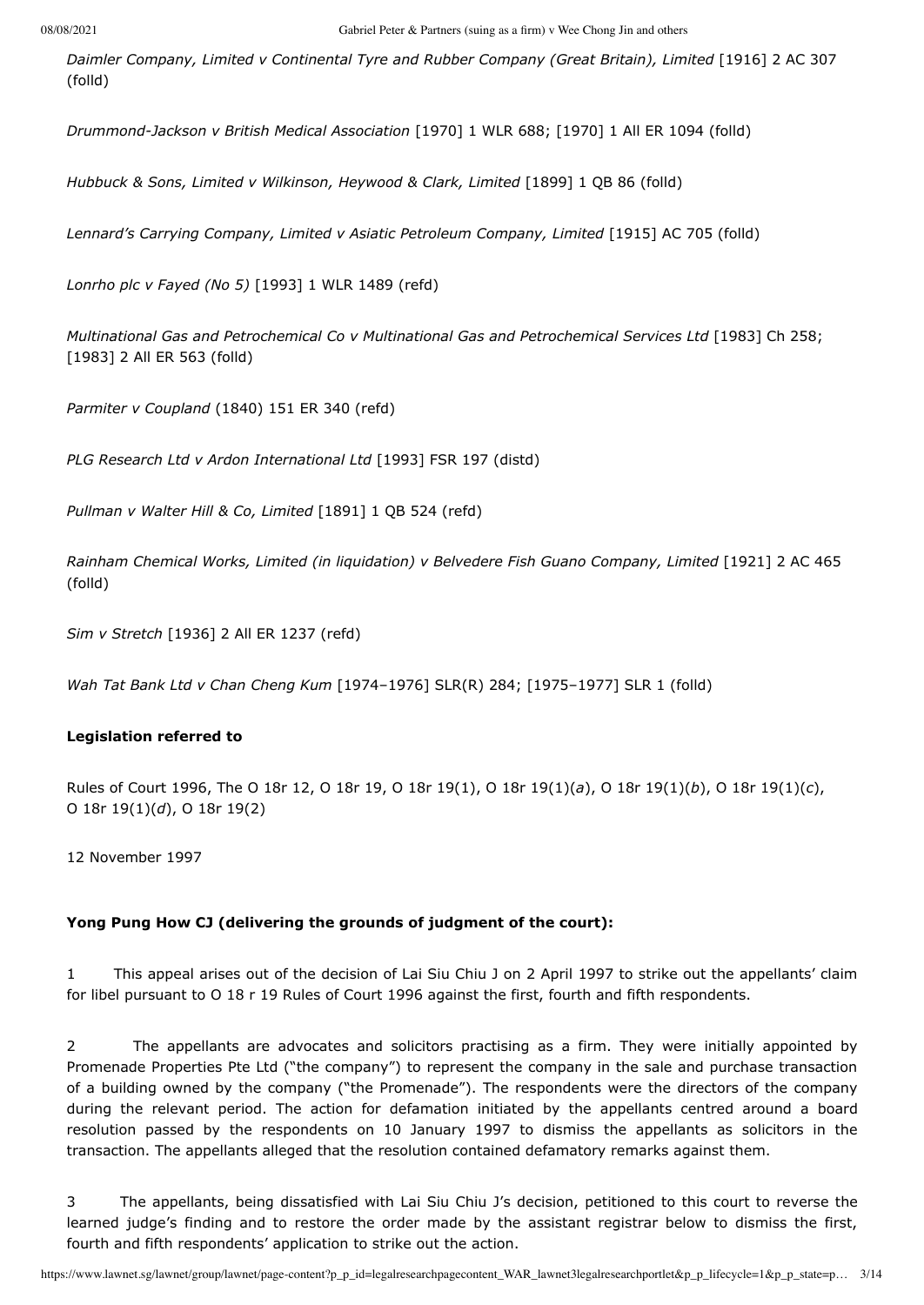4 The appeal came up for hearing before us on 20 October 1997. After hearing lengthy arguments by counsel on both sides, we allowed the appeal and dismissed the respondents' application to strike out the writ of summons and statement of claim. We will now set out the grounds of our decision.

## **The facts**

5 On 20 February 1997, the appellants brought an action against the first to fifth respondents, directors of the company, by way of a writ of summons, alleging that the respondents had falsely and maliciously, jointly and/or severally, published and/or caused to be published, defamatory words which concerned the way the appellants conducted their affairs in their office and profession. The basis upon which the appellants founded their claim was a board resolution dated 10 January 1997.

6 Before going into the alleged defamatory words in question, some mention of the background to the passing of the resolution was required as it provided a clearer picture of the context in which the resolution was made. The first to fifth respondents, together with three others, (who were not parties to the action), were directors of the company. On 25 September 1996, the Promenade, a piece of property owned by the company, was sold for \$270,865,000. By a shareholders' resolution dated 25 September 1996, the appellants, together with another firm, Wee Ramayah & Partners, were appointed to jointly and severally act and represent the company in the sale. The deposit, which amounted to 10% of the purchase price, was held by the appellants in a fixed deposit account, with two lawyers (one from the appellants and one from Lee & Lee, the purchaser's solicitors) as joint signatories to the moneys held under stakeholdership. The company wanted the appellants to confirm that the interest on the stakeholders' deposit would be paid to the company. The alleged defamatory statements were made in relation to the dismissal of the appellants as the company's solicitors in the transaction after unsatisfactory replies by the appellants as to the entitlement of the interest accrued from the 10% deposit.

7 The contents of the directors' resolution were as follows:

Directors' Resolution in Writing

Whereas the directors of the company were presented with the final form of sale and purchase agreement by Probo Pacific Ltd and required to sign the same on the basis that it had been negotiated and agreed with the purchaser.

Whereas at the advice of Messrs Wee Ramayah, the company (or its authorised persons) wrote to Messrs Gabriel Peters as soon as practicable after the execution of the sale and purchase agreement with the purchaser, to require them to confirm that the interest on the stakeholders' deposit would be paid to the company.

Whereas Messrs Gabriel Peters has persistently refused to reply to the same. Whereas Messrs Gabriel Peters failed to inform or advise the company with respect to the issue of stakeholders' interest.

Whereas Messrs Gabriel Peters are claiming a right to stakeholders' interest without prior agreement despite the company's clear position that it has never authorised Messrs Gabriel Peters to retain such interest for their own account.

It is hereby resolved as follows:

1 The company do and hereby dismiss Messrs Gabriel Peters and terminate their appointment as joint and several solicitors for the sale of the company's property known as 'The Promenade', 300 Orchard Road.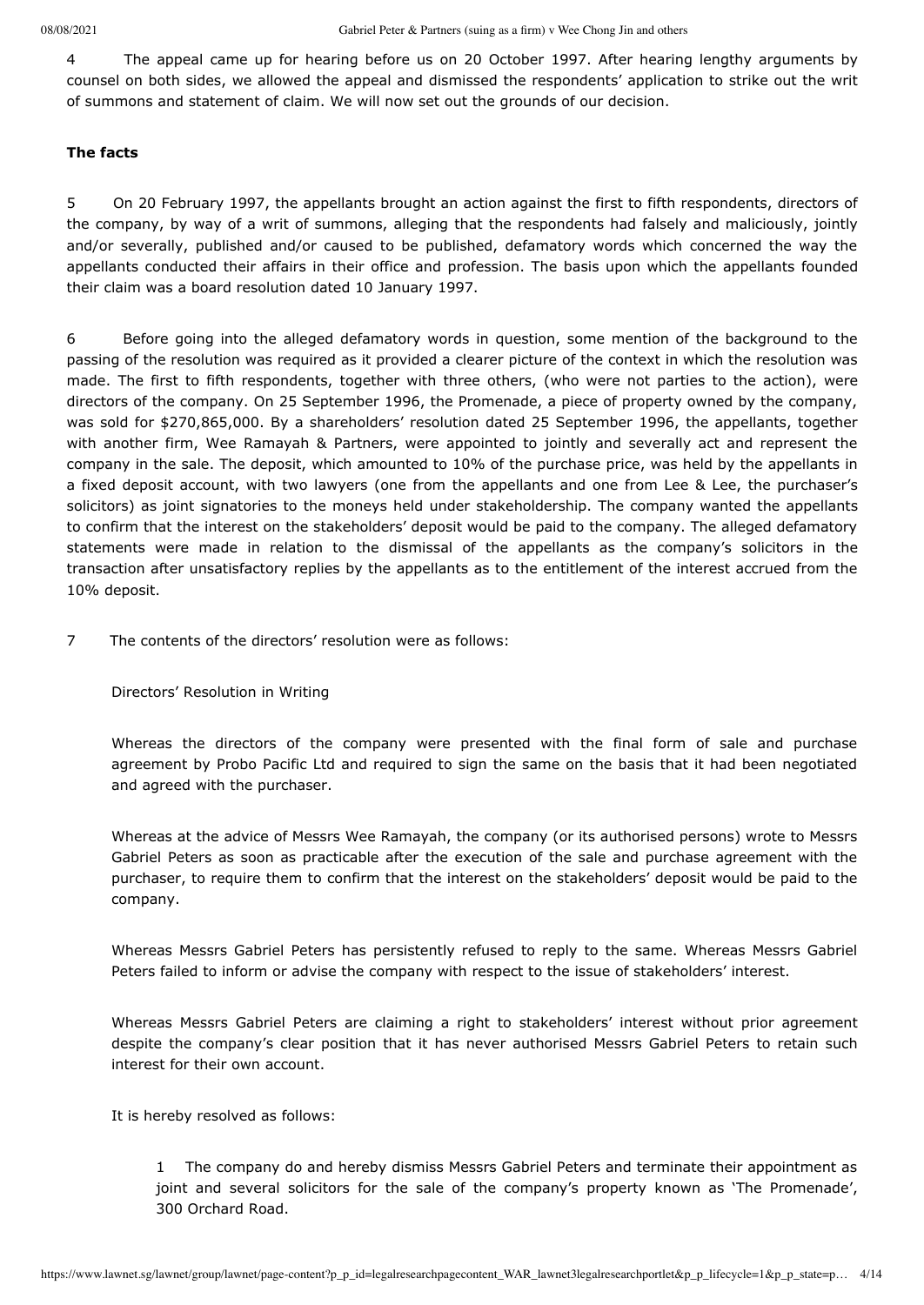2 The majority directors be and are hereby authorised to take the necessary to (i) to transfer the joint stakeholder from Messrs Gabriel Peters to Messrs Wee Ramayah. and (ii) seek to recover all stakeholders' interest from Messrs Gabriel Peters.

3 In connection but without limitation thereto, the majority directors be and are hereby authorised to:

i lodge a complaint in the name of the company against Messrs Gabriel Peters with the Law Society of Singapore; and

ii commence civil action in the name of the company against Messrs Gabriel Peters.

4 The majority directors be and are hereby authorised to take all necessary action in relation to the same.

5 That the majority directors be and are hereby authorised to (i) appoint such firm of lawyers to act for the company in respect of the aforedescribed actions as they shall deem fit and (ii) determine and agree their fees with them.

Dated 10 January 1997

8 In their statement of claim, the appellants contended that the above defamatory remarks were published and republished to a list of third parties, including the following:

(a) the person to whom it was dictated and/or was instructed to so dictate;

(b) the person who transcribed it onto the computer;

(c) the person or persons who filed or otherwise dealt with the said publication or copy thereof after it was signed by the respondents;

- (d) Wee Ramayah & Partners;
- (e) Lee & Lee;
- (f) Drew & Napier;
- (g) Thomas Enslow;
- (h) Michael Chye; and
- (i) Gosta Pjorkenstam.

The appellants said that the words, in the context in which they were published, in their natural and ordinary meaning and/or by way of innuendo, meant and were understood to mean, that:

(a) the appellants were not diligent in the handling of legal matters of their clients in that the appellants had failed to advise the company on the issue of interest on stakeholders' moneys;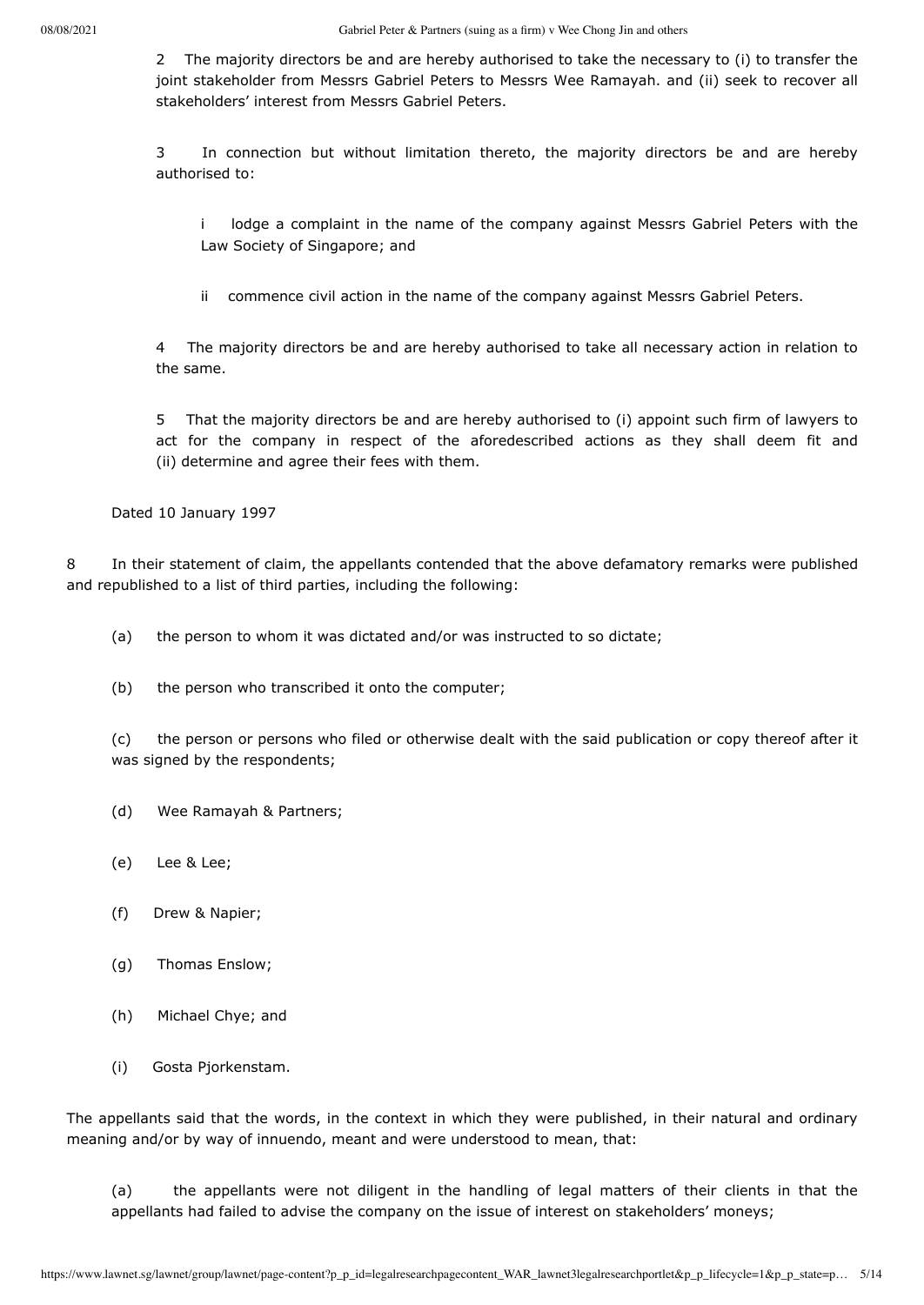(b) the appellants did not pay proper attention to their clients' interests in that the appellants had failed or had neglected to bring to the company's attention the issue of the interest on the stakeholders' moneys;

(c) the appellants' behaviour was unbefitting of that of advocates and solicitors;

(d) the appellants were unprofessional in the conduct and handling of their clients' matters;

(e) the appellants did not take proper care of their clients' interests;

(f) the appellants' conduct was improper, unethical and unbecoming in their practice as advocates and solicitors;

(g) the appellants' conduct was improper in that they refused to respond to the clients' correspondence;

(h) the appellants' conduct was motivated by self-interest, to the prejudice and detriment of their clients;

(i) the appellants had acted dishonestly and/or unlawfully in retaining the interest on stakeholders' moneys; and

(j) the appellants were dishonest, lacking in integrity and not of good character.

9 On 3 March 1997, the first, fourth and fifth respondents filed a summons in chambers to strike out the appellants' claim under O 18 r 19(1)(*a*) Rules of Court 1996. The second and third respondents were not parties to the application. The hearing came before the assistant registrar on 7 March 1997, who dismissed the application. The respondents relied broadly on three arguments. The first was that the respondents, being directors of the company, made the directors' resolution in the course of their duties as company directors and in the best interests of the company. Thus, they could not be sued personally for any alleged libel contained in the resolution. The second argument was that the appellants had brought this action for an unfair collateral purpose, namely, to apply pressure on the respondents to refrain from taking any action against the appellants as authorised by the resolution. The respondents' counsel, in support of this argument, pointed to several factors: the company had not been named in the action; the order in which the respondents had been named in the writ; the specific reference to the first respondent, the former Chief Justice, in the paragraphs in the statement of claim dealing with aggravated damages. Thirdly, there was no cause of action against the first respondent as there was no allegation that he committed the act of publication. With regard to the first argument, the assistant registrar felt that, if it was the respondents' case that they acted in the best interests of the company and in their capacity as directors of the company, then all this meant was that they might be able to raise the defence of qualified privilege. It did not mean that the respondents had no reasonable cause of action against them. As for the second argument, the assistant registrar was of the view that the factors were insufficient grounds on which to conclude that the respondents were proceeding against the appellants for unfair collateral purposes. The last argument was also rejected as para 2 of the statement of claim set out the allegation that all the respondents jointly and/or severally published the allegedly libellous resolution. The complaint put forward by the respondents was really that there were no particulars as to how the first respondent participated in the act of publication. This, the assistant registrar felt, could be made the subject of an application for further and better particulars.

10 The first, fourth and fifth respondents filed a defence on 17 March 1997, without prejudice to their application to have the action struck out and to their contention that the statement of claim disclosed no reasonable cause of action or was scandalous, frivolous and vexatious or was an abuse of process. They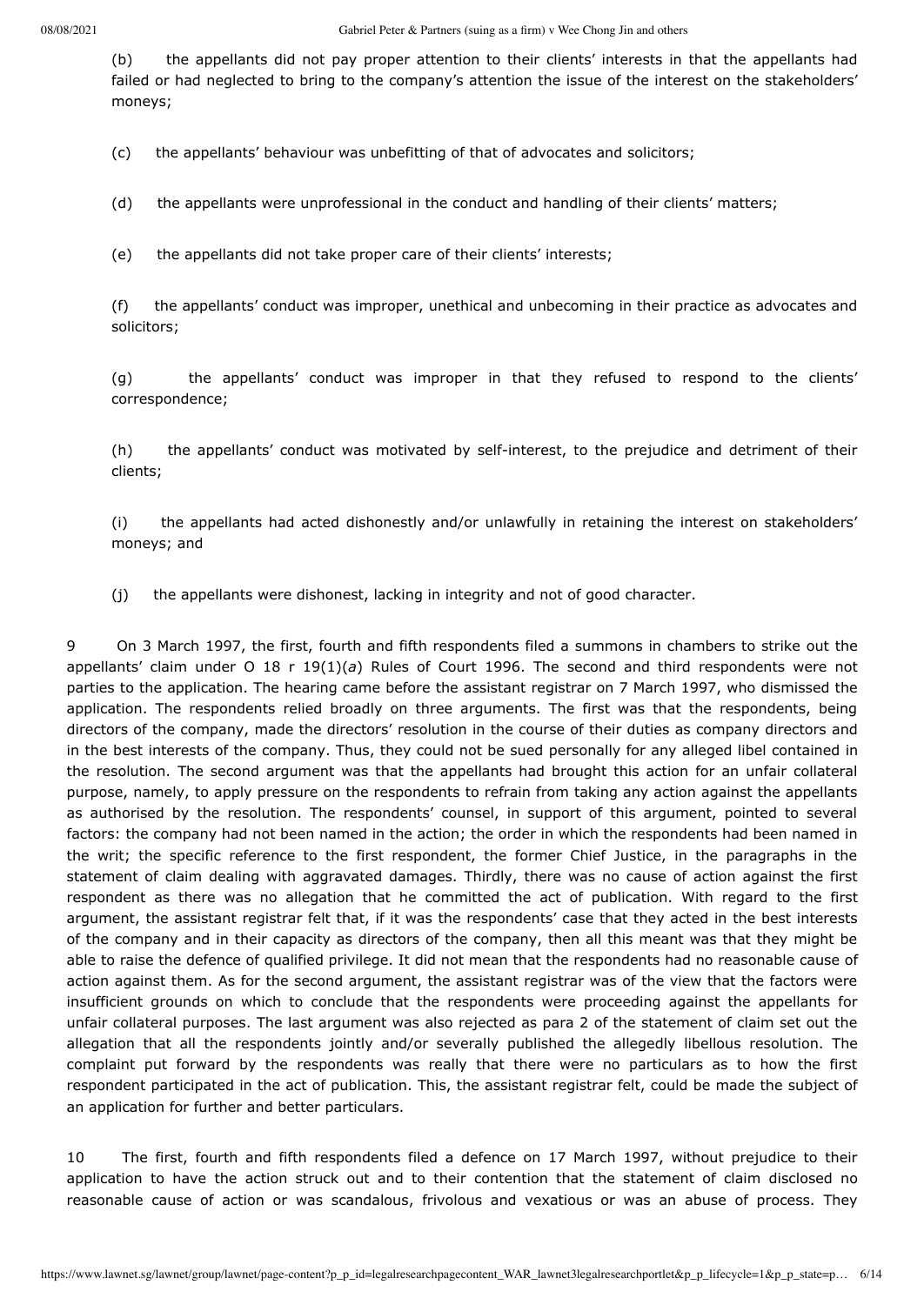averred that the appellants' claim was against the company and that there was no cause of action against the three respondents in their personal capacity as directors of the company in the signing of the board resolution on 10 January 1997.

11 The respondents filed a notice of appeal to the judge of the High Court in chambers on 10 March 1997 from the assistant registrar's decision. Lai Siu Chiu J allowed the appeal and ordered the writ of summons and statement of claim to be struck out.

#### **The trial judge's decision**

12 Lai Siu Chiu J based her decision essentially on the ground that the appellants had brought the action against the wrong defendants. The learned Judge was of the view that they should have brought an action against the company and not the respondents. This was so since the resolution passed was the act of the company. There was no question of *ultra vires* or that the directors had acted outside their scope of powers. There was also no evidence to suggest that the respondents had authorised, directed and procured the company to pass the resolution, thus subjecting them to personal liability under the test laid down in *C Evans & Sons Ltd v Spritebrand Ltd* [1985] 2 All ER 415. Besides, the requirements espoused in *C Evans & Sons Ltd v Spritebrand Ltd* to make the respondents personally liable for the company's acts were not pleaded in the statement of claim. The company was not even made a co-defendant.

13 Lai J was also of the opinion that the assistant registrar had erred in referring to the defence of the respondents filed subsequent to the statement of claim and in taking the view that any shortcomings in the statement of claim could be rectified by the filing of further and better particulars. This was contrary to O 18 r 19, which stipulated that no evidence was admissible under O 18 r 19(1)(*a*).

#### **The appeal**

14 The appellants submitted that Lai Siu Chiu J erred in law and in fact by striking out the writ of summons and statement of claim on the ground that it revealed no reasonable cause of action. They raised three main grounds of appeal. The first ground was that the learned judge should not have held that the appellants' claim was not actionable because the alleged defamatory words were published by the respondents in the course of acting as directors. It was submitted that a director could be personally liable for a tort committed by the company if he himself performed those acts constituting the tort, or if he authorised, directed or procured others to perform those acts on the company's behalf. A plaintiff could choose which of the joint tortfeasors he wished to sue. The appellants should thus not be faulted for bringing an action against the respondents and not the company or the other three directors. The second ground was that the learned judge was wrong in holding that the statement of claim did not disclose an arguable case that the respondents had published or caused the publication of the words complained of. The statement of claim revealed a *prima facie* case against the respondents. What was alleged was that the respondents committed the acts of defamation personally and were personally liable for the publication, not that the respondents procured the company to do those acts. The issue of *ultra vires* was thus irrelevant to the matter. The third ground of appeal was that the learned judge should not have taken into account, on an application under O 18 r 19(1)(*a*), matters extrinsic to the statement of claim. The question of ulterior or collateral motive was an irrelevant consideration as it was an aspect of abuse of process under O 18 r 19(1)( $d$ ), which was not relied on by the respondents in their summons in chambers application. Similarly, the defence filed by the respondents should not have been looked at.

15 The respondents rehashed their arguments put forth before the assistant registrar and Lai Siu Chiu J. A few salient points of their submissions were noted. First, it was submitted that the appellants had brought the action against the wrong party. It was not shown that the respondents instigated or procured the commission of the alleged defamation. Thus, they could not be personally liable. The right party to the action was the company itself. Besides, it was not pleaded in the statement of claim that the action was brought because the respondents had authorised, directed and procured the company to commit the alleged libel. It was further submitted that there was no reasonable cause of action against the respondents from a reading of the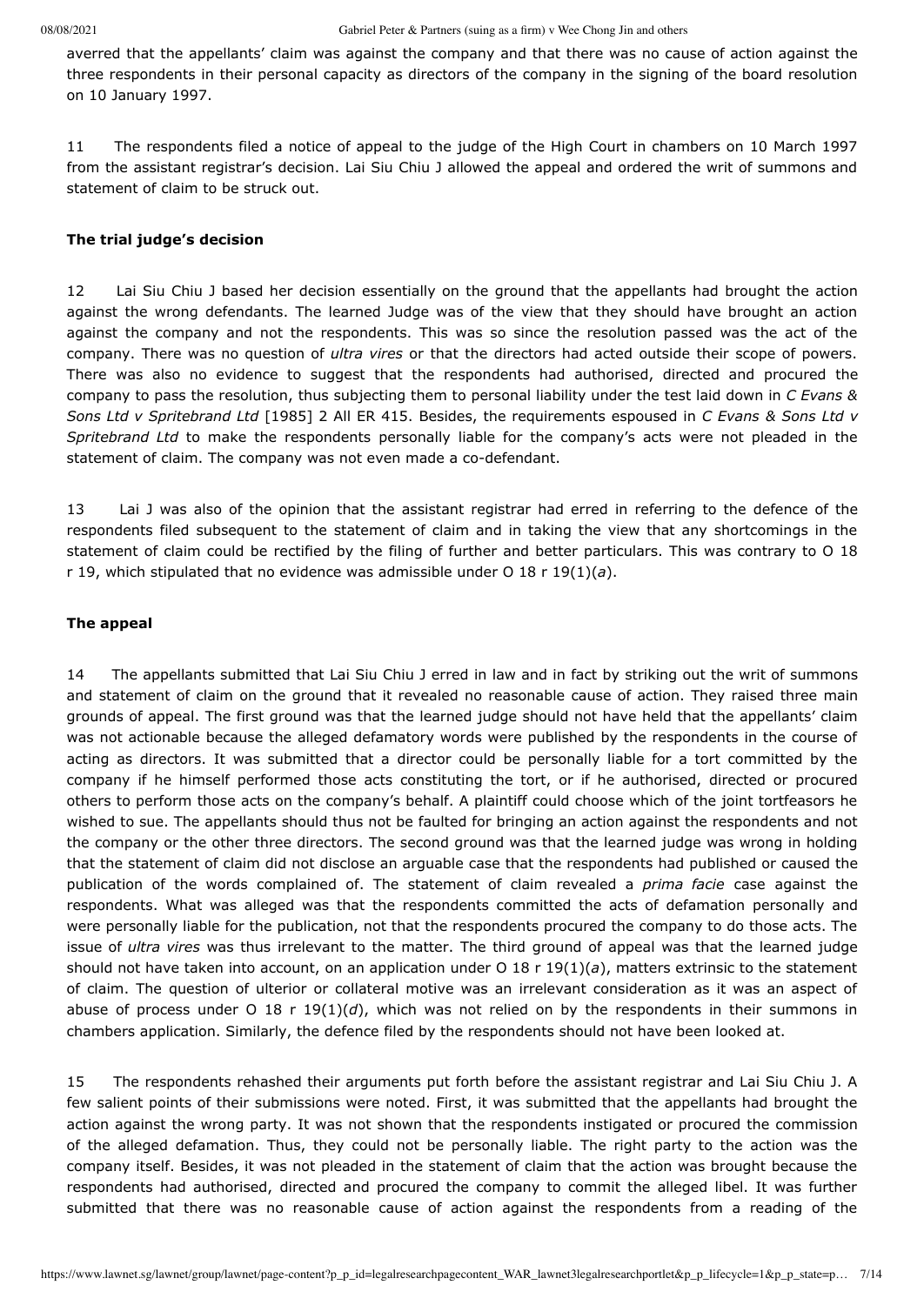pleadings in the statement of claim. In particular, there was no cause of action against the first respondent as the appellants had been unable to show that he had published or was responsible for the publication of the resolution.

16 In considering this appeal, the following issues in this area of law were, in our view, pertinent to the outcome of the petition:

(a) the principles for striking out an action under O 18 r 19 Rules of Court;

(b) the elements in the tort of libel;

(c) whether the resolution by the majority directors was a resolution of the board and hence an act of the company;

(d) whether individual directors can be personally liable for a tortious act committed by the company; and

(e) whether the writ of summons and statement of claim should be struck out under O 18 r 19.

We considered them in turn.

## *The principles for striking out an action under order 18 rule 19 Rules of Court*

17 Under O 18 r 19, the court may strike out any pleading and order the action to be dismissed on any of the grounds in O 18 rr 19(1)(*a*)–(*d*). O 18 r 19 provides:

(1) The court may at any stage of the proceedings order to be struck out or amended any pleading or the endorsement of any writ in the action, or anything in any pleading or in the endorsement, on the ground that —

- (*a*) it discloses no reasonable cause of action or defence, as the case may be;
- (*b*) it is scandalous, frivolous or vexatious;
- (*c*) it may prejudice, embarrass or delay the fair trial of the action; or

(*d*) it is otherwise an abuse of the process of the Court, and may order the action to be stayed or dismissed or judgment to be entered accordingly, as the case may be entered accordingly, as the case may be.

(2) No evidence shall be admissible on an application under paragraph (1)(*a*).

(3) This rule shall, so far as applicable, apply to an originating summons and a petition as if the summons or petition, as the case may be, were a pleading.

<span id="page-7-0"></span>18 In general, it is only in plain and obvious cases that the power of striking out should be invoked. This was the view taken by Lindley MR in *Hubbuck & Sons, Limited v Wilkinson, Heywood & Clark, Limited* [1899] 1 QB 86 at [91. It should not be exercised by a minute and protracted examination of the documents and facts of the](javascript:viewPageContent() case in order to see if the plaintiff really has a cause of action. The practice of the courts has been that, where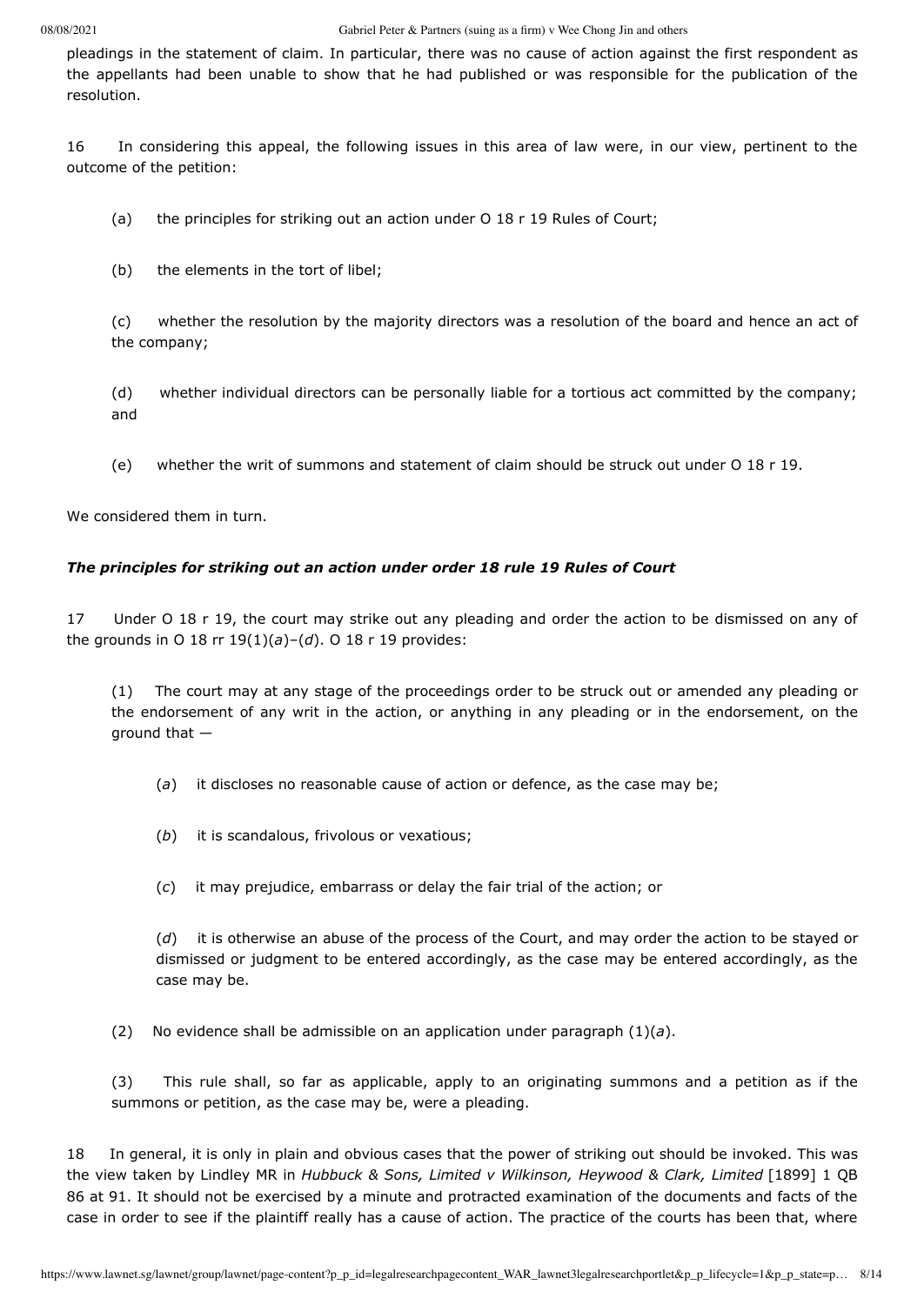an application for striking out involves a lengthy and serious argument, the court should decline to proceed with the argument unless, not only does it have doubts as to the soundness of the pleading but, in addition, it is satisfied that striking out will obviate the necessity for a trial or reduce the burden of preparing for a trial.

19 In their application for striking out, the respondents relied on O 18 r 19(1)(*a*) as the ground in support of their application – that the writ of summons and statement of claim disclosed no reasonable cause of action. According to O 18 r 19(2), no evidence shall be admissible on an application under O 18 r 19(1)(*a*). The only exception to this prohibition against adducing evidence is where there is an affidavit filed in support of the originating summons.

<span id="page-8-0"></span>20 In the hearings both before the assistant registrar and Lai Siu Chiu J, the arguments raised dealt not only with O 18 r 19(1)(*a*), but also with O 18 r 19(1)(*d*). We were of the view that, despite the fact that the respondents cited only O 18 r 19(1)(*a*) in support of their application in the summons in chambers, they should not be prohibited from relying on the other three grounds in O 18 r 19(1). The appellants had two occasions, one before the assistant registrar, and the other before Lai Siu Chiu J, to object to the respondents' arguments based on the other grounds besides O 18 r 19(1)(*a*). This, they did not do. They should not now be able to raise this point before us as they had acquiesced to the respondents' arguments on grounds not within the parameters of their pleading in the summons in chambers. Besides, it was not shown that they had suffered any prejudice by reason of this. Ultimately, it was the decision of this court to determine, in the interests of efficacy and in ensuring that the parties were not subjected to a long and tedious trial on an obviously hopeless case, whether the action should be struck out. The court should not be confined to considering only the ground raised by the applicant for striking out. Instead, it should be given the flexibility to consider the other three grounds under O 19(1) [r 19(1)] should the case at hand merit such consideration. It should not be unduly hampered by some procedural irregularity. Frequently, an order for striking out can be based on more than one of the four grounds in O 18 r 19(1). In this regard, we found that the appellant's contention that the respondents should not be allowed to raise arguments based on O 18 r 19(1)(*d*) should be rejected.

<span id="page-8-1"></span>21 The guiding principle in determining what a "reasonable cause of action" is under O 18 r 19(1)(*a*) was succinctly pronounced by Lord Pearson in *Drummond-Jackson v British Medical Association* [1970] 1 All ER 1094. A reasonable cause of action, according to his lordship, connotes a cause of action which has some chance of success when only the allegations in the pleading are considered. As long as the statement of claim discloses some cause of action, or raises some question fit to be decided at the trial, the mere fact that the case is weak and is not likely to succeed is no ground for striking it out. Where a statement of claim is defective only in not containing particulars to which the defendant is entitled, the application should be made for particulars under O 18 r 12 and not for an order to strike out the statement.

<span id="page-8-2"></span>22 The term, "abuse of the process of the Court", in O 18 r  $19(1)(d)$ , has been given a wide interpretation by the courts. It includes considerations of public policy and the interests of justice. This term signifies that the process of the court must be used *bona fide* and properly and must not be abused. The court will prevent the improper use of its machinery. It will prevent the judicial process from being used as a means of vexation and oppression in the process of litigation. The categories of conduct rendering a claim frivolous, vexatious or an abuse of process are not closed and will depend on all the relevant circumstances of the case. A type of conduct which has been judicially acknowledged as an abuse of process is the bringing of an action for a collateral purpose, as was raised by the respondents. In *Lonrho plc v Fayed (No 5)* [1993] 1 [WLR 1489,](javascript:viewPageContent() Stuart-Smith LJ stated that, if an action was not brought *bona fide* for the purpose of obtaining relief but for some other ulterior or collateral purpose, it might be struck out as an abuse of the process of the court.

### *The elements in the tort of libel*

23 The elements of libel were considered briefly as it impinged on the determination of the application for striking out. First and foremost, libel, as opposed to slander, is actionable *per se*. There is no need to prove special damage. Special damage here means material loss capable of estimation in money.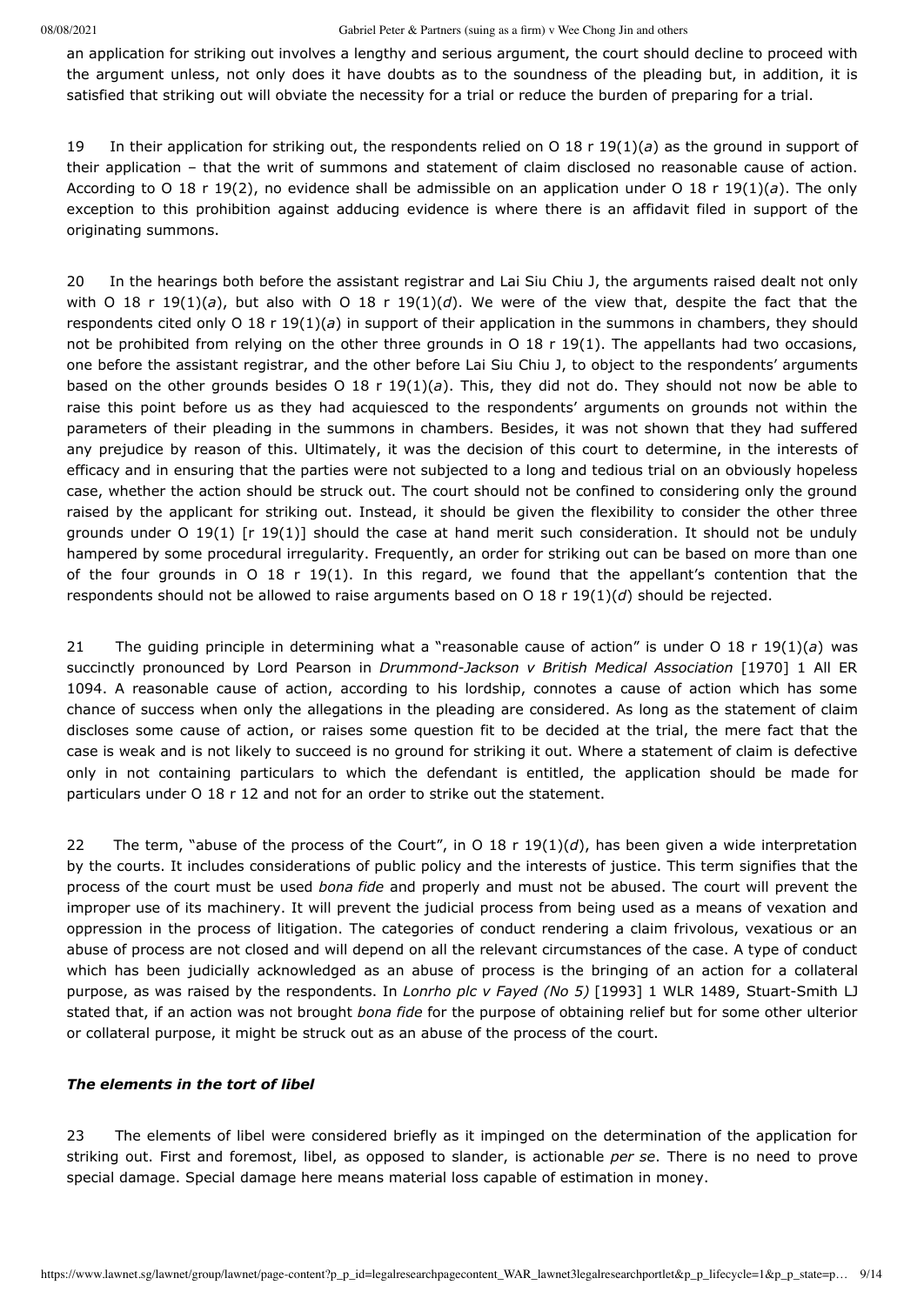24 There are three elements of liability. The first element is that the allegation must be defamatory. What is defamatory depends largely on the circumstances of each case. We proposed a working definition of "defamatory": a defamatory statement is one which injures the reputation of another by exposing him to hatred, contempt or ridicule (*per* Parke B in *Parmiter v Coupland* (1840) 151 ER 340 at 342), or which tends to lower him in the estimation of right-thinking members of society generally (*per* Lord Atkin in *Sim v Stretch* [1936] 2 All ER 1237 at 1240). The defendant need not have ascertained beforehand the likely effect of his words as long as his writing was voluntary. What is relevant is that the words were understood by others in a defamatory sense. As Russell LJ stated in *Cassidy v Daily Mirror Newspapers, Limited* [\[1929\] 2](javascript:viewPageContent() KB 331 at 354, liability for libel does not depend on the intention of the defamer, but on the fact of defamation. The second element is that the defamatory statement must refer to the plaintiff. The identification of the plaintiff depends on whether reasonable persons would believe that the words complained of referred to him. The third element is that there must be publication of the statement. In *Pullman v Walter Hill & Co, Limited* [\[1891\] 1](javascript:viewPageContent() QB 524, Lord Esher MR described publication as the making known of the defamatory matter after it has been written to some person other than the person of whom it is written.

# *Whether the resolution by the majority directors was a resolution of the board and hence an act of the company*

25 It is a fundamental concept in company law that the company acts through its organs. The two organs of the company are the board of directors and the members of the company in general meeting. The acts of the two organs are deemed to be acts by the company itself. The decisions of the members are expressed through resolutions passed in general meeting. Similarly, decisions of the board of directors are reflected in the resolutions of the board. A board resolution is passed by a simple majority of the directors present at the board meeting. Another basic concept is the separation of the company's powers between the two organs. Generally, the managerial powers are vested in the board. The memorandum and articles of association can, of course, expressly provide for managerial decisions to be made by the general meeting instead. When the organs of the company act within their scope of powers, they act as the company, not just on behalf of the company. There is no question of agency involved. Their acts are the acts of the company.

26 The question which arose was this: what acts of the board are the acts of the company? In particular, is a resolution passed by the majority of the board the resolution of the company and hence, an act of the company?

<span id="page-9-0"></span>27 Any act of the board, for example, in commencing litigation proceedings, appointing of new directors, issue of new shares, is an act of the company. There is no doubt that, when members in general meeting pass a resolution, that resolution represents the decision of the company. This is because the company is made up of the shareholders. The shareholders in general meeting are the company. Similarly, the members, in approving by resolution, an irregular course of action by the directors which is outside the scope of the board's powers, will make that the act of the company, *per Multinational Gas and Petrochemical Co v Multinational Gas and Petrochemical Services Ltd* [1983] 2 All ER 563. An act which has the unanimous, albeit informal, approval of the members, is a corporate act and is binding on the company. The resolution of the general meeting is a decision of the company which will lead to a course of action by the company. What of resolutions by the board? Are they decisions of the company? We took the view that a resolution passed by the board, acting within its sphere of competence, should be taken as the company's decision. Decisions of the board are made by the passing of resolutions. These resolutions in turn form the basis of the validity of any acts by the board in furtherance of the intentions reflected in the resolutions. The acts of the board are the acts of the company, if carried out within the board's constituent power. As an organ of the company, it is a logical conclusion that any resolution of the board is a decision of the company. Thus, in furtherance of a resolution of the board to that effect, the acts of the board of directors will be acts of the company. There is an important caveat to this: the resolution must be one which is within the scope of the board's powers to pass. A resolution of the board is a decision of the board and, so it follows, an "act" of the board. The "act" lies in the passing of the resolution itself in coming to a decision on a matter within its powers. The act of the board in the form of a resolution is an act of the company.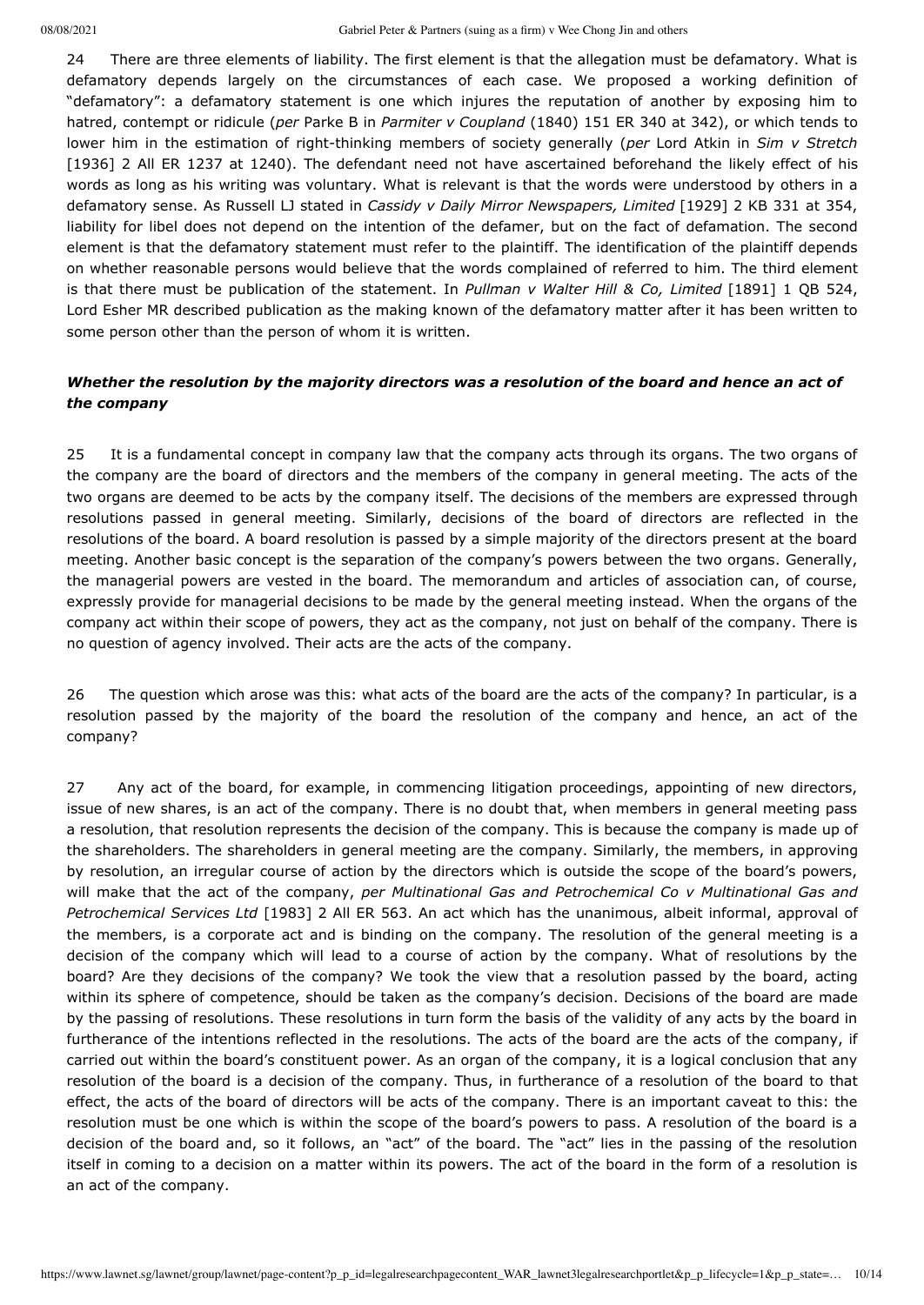28 In the present situation, the resolution of the board was carried out pursuant to the powers of the board. The board made a managerial decision to dismiss the appellants as the company's solicitors in the sale and purchase transaction. This, the board had the power to do.

29 Lai Siu Chiu J accepted the respondents' argument that, since the word "company" was repeated ten times in the resolution, the resolution was that of the company's and that the company was the proper defendant, not the respondent directors. With great respect to the learned judge, we found that this conclusion was not warranted. The fact that the word "company" was used repeatedly did not in any way make it any less a board resolution. It was not a natural inference that the resolution was an act of the company simply because the word "company" was used. This would be reading too much into the resolution. Incidentally, the resolution was headed "directors' resolution in writing". The phrasing of the resolution should not be a basis for determining the point of law which arose as to whether a board resolution was an act of the company. We should rely, instead, on first principles of company law and not come to a view on a legal issue based solely on the wording of a resolution.

#### *Whether individual directors can be personally liable for a tortious act committed by the company*

30 In this case, the alleged tortious act committed by the company was the alleged libel contained in the board resolution on 10 January 1997. We held that the board resolution passed by the majority directors was an act of the company. That being the case, could the directors be personally liable for a tortious act of the company, even though they were acting within the scope of their powers as a board? If so, what were the requisite conditions before they could be made so liable?

<span id="page-10-0"></span>31 It is clearly established in law that the company is liable in tort for all wrongful acts and omissions of the persons who control the management or operation of its business undertaking when they are acting within their scope of powers as such (*Lennard's Carrying Company, Limited v Asiatic Petroleum Company, Limited* [1915] AC 705 [at 713–714\). In the present case, the board resolution was an act of the company. It naturally followed](javascript:viewPageContent() that the company was liable for its own act since an act of the organ of the company was the act of the company itself. There was no agency or master-servant relationship involved and no issue of vicarious liability.

32 It is a fundamental principle of company law, as laid down in the landmark decision of *Aron Salomon (pauper) v A Salomon and Company, Limited* [\[1897\] AC](javascript:viewPageContent() 22, that a company is a separate legal entity from its members or shareholders. As such, the members are not liable to be sued in respect of a breach of the company's obligations. If a company incurs legal liabilities, the company must be sued. The members cannot be sued in respect of the company's liabilities since they are not in law responsible for the company's acts, *per* Lord Parker in *Daimler Company, Limited v Continental Tyre and Rubber Company (Great Britain), Limited* [\[1916\] 2](javascript:viewPageContent() AC 307. The anxiety of the courts in preserving the separate legal personality can be seen from the fact that the protection of the corporate veil has been extended to the directors and the management. It has been held in the United Kingdom that proof of the commission of a tort by a company does not automatically prove that the directors who manage its affairs are guilty of the tort as well (*Rainham Chemical Works, Limited (in liquidation) v Belvedere Fish Guano Company, Limited* [\[1921\] 2](javascript:viewPageContent() AC 465, *Wah Tat Bank Ltd v Chan Cheng Kum* [\[1974–1976\] SLR\(R\) 284,](javascript:viewPageContent() *C Evans & Sons Ltd v Spritebrand Ltd* [1985] 2 All ER 415).

33 There is, however, an exception to the general principles above. It has been judicially laid down that, where directors order an act by the company which amounts to a tort by the company, they may be liable as joint tortfeasors on the ground that they have procured or directed the wrong to be done. In *Wah Tat Bank Ltd v Chan Cheng Kum* [\[1974–1976\] SLR\(R\) 284](javascript:viewPageContent(), Lord Salmon, delivering judgment on behalf of the Privy Council, opined at [8]:

No doubt the fact that the respondent is chairman and managing director of HSC does not of itself make him personally liable in respect of that company's tortious acts. A tort may be committed through an officer or servant of a company without the chairman or managing director being in any way implicated. There are many such cases reported in the books. If, however, the chairman or managing director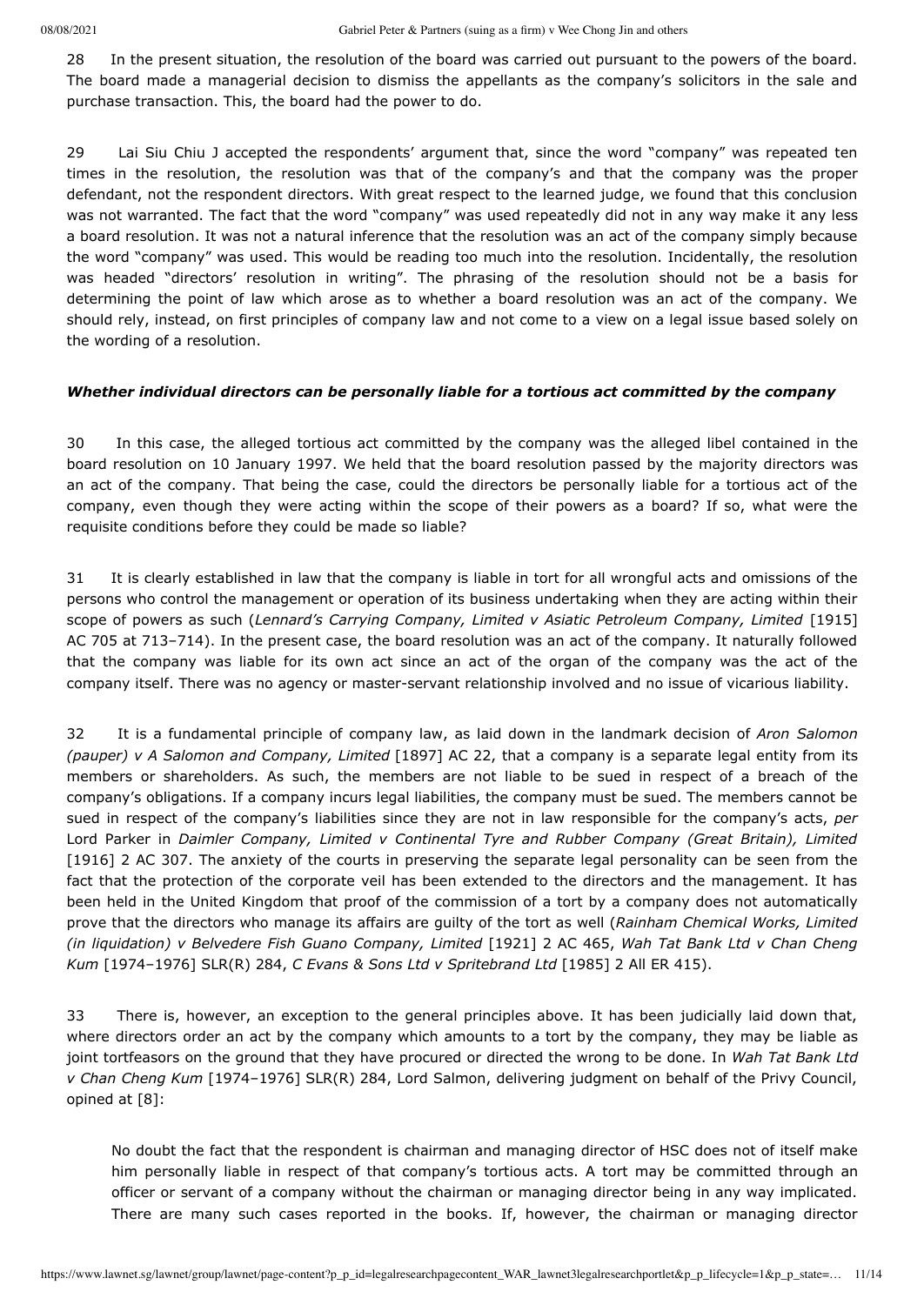08/08/2021 Gabriel Peter & Partners (suing as a firm) v Wee Chong Jin and others

procures or directs the commission of the tort he may be personally liable for the tort and the damage flowing from it. *Performing Right Society Ltd v Ciryl Theatrical Syndicate Ltd* [\[1924\] 1](javascript:viewPageContent() KB 1 *per* Atkin LJ at 14 and 15. Each case depends upon its own particular facts.

In that case, the respondent was found jointly liable with the company for the tort of conversion as he, as chairman and managing director of the company, HSC, personally agreed with the directors of one of HSC's customers the terms on which HSC would continue to wrongfully convert goods consigned to the banks just as they had done in the past. In *Rainham Chemical Works Ltd (in liquidation) v Belvedere Fish Guano Co Ltd* [\[1921\] 2](javascript:viewPageContent() AC 465, Lord Buckmaster said of the issue of personal liability of the managing directors who were in sole control of the company for a company's tort:

If the company was really trading independently on its own account, the fact that it was directed by Messrs Feldman and Partridge would not render them responsible for its tortious acts unless, indeed, they were acts expressly directed by them. If a company is formed for the express purpose of doing a wrongful act or if, when formed, those in control expressly direct that a wrongful thing be done, the individuals as well as the company are responsible for the consequences, but there is no evidence in the present case to establish liability under either of these heads.

More recently, in *C Evans & Sons Ltd v Spritebrand Ltd* [1985] 2 All ER 415, Slade LJ reiterated the principles set down in *Rainham Chemical Works Ltd (in liquidation) v Belvedere Fish Guano Co Ltd* (*supra*) and *Wah Tat Bank Ltd v Chan Cheng Kum* (*supra*). Slade LJ was of the opinion that it was not appropriate to attempt a comprehensive definition of the circumstances in which a director of a company who had authorised, directed and procured a tortious act to be done would be personally liable. Whether he should be so liable depended on the particular circumstances of the case. His lordship went on to say, *obiter*, that there was no general requirement that a director would only be liable for torts committed by a company where he had acted recklessly or where he knew that the company's acts were tortious. Slade LJ opined at 424:

The authorities, as I have already indicated, clearly show that a director of a company is not automatically to be identified with his company for the purpose of the law of tort, however small the company may be and however powerful his control over its affairs. Commercial enterprise and adventure is not to be discouraged by subjecting a director to such onerous potential liabilities. In every case where it is sought to make him liable for his company's torts it is necessary to examine with care what part he played personally in regard to the act or acts complained of …

I readily accept that (the statements of Lord Buckmaster and Atkin LJ in *Rainham Chemical Works Ltd (in liquidation) v Belvedere Fish Guano Co Ltd* [\[1921\] 2](javascript:viewPageContent() AC 465 and *Performing Right Society Ltd v Ciryl Theatrical Syndicate Ltd* [\[1924\] 1](javascript:viewPageContent() KB 1 respectively) … cannot be regarded as a precise and unqualified statement of the principles governing a director's personal liability for his company's torts; I do not think they were so intended. In particular, I would accept that, if the plaintiff has to prove a particular state of mind or knowledge on the part of the defendant as a necessary element of the particular tort alleged, the state of mind or knowledge of the director who authorised or directed it must be relevant if it is sought to impose personal liability on the director merely on account of such authorisation or procurement; the personal liability of the director in such circumstances cannot be more extensive than that of the individual who personally did the tortious act. If, however, the tort alleged is not one in respect of which it is incumbent on the plaintiff to prove a particular state of mind or knowledge (*eg* infringement of copyright) different considerations may well apply.

34 The issue of the personal liability of a director who is acting within his sphere of competence is a perplexed one, especially since the act which is done is an act of the company, for which the company should be wholly responsible. What is at stake is a very difficult question of policy. On the one hand, there is the principle that a company is separate and distinct in law from its shareholders and directors, and it is in the interests of the commercial purposes served by the incorporated enterprise that they should as a general rule enjoy the benefit of the limited liability afforded by incorporation. On the other hand, there is the principle that everyone should answer for his tortious acts. A cause of concern is that, if the directors are made liable too easily, many commercial decisions will be fraught with the danger of personal liability being imposed on the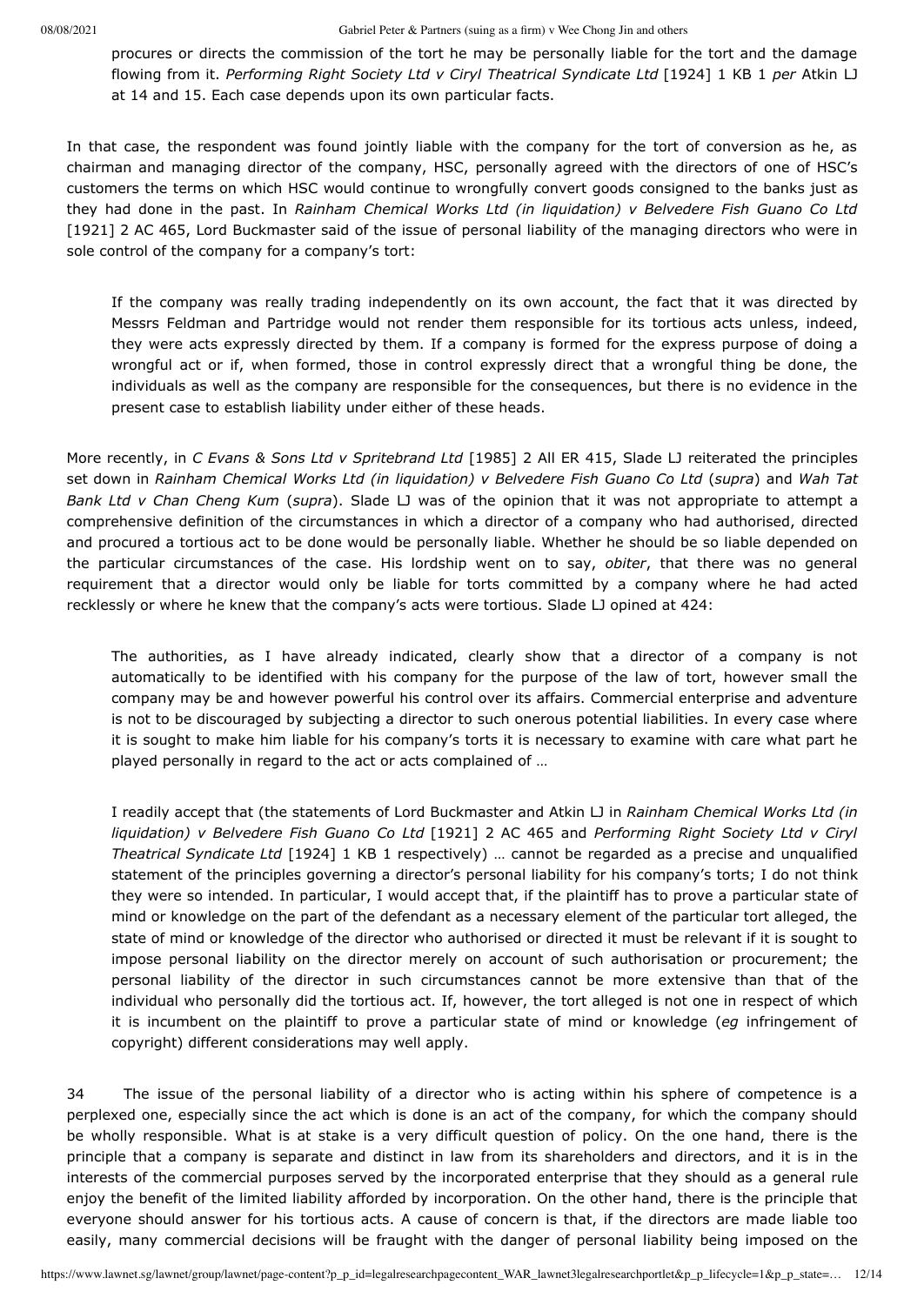directors, who might then become overcautious in making management decisions lest it render them vulnerable to legal suits. This will in turn be disadvantageous to the company commercially. On the other side of the coin, a director of a company should not be allowed to escape personal liability to third parties for torts which he personally committed by his own hand or mouth merely because he committed the tort in the course of carrying out his duties as a director of the company.

<span id="page-12-0"></span>35 After giving much thought to the opposing considerations above, we came to the conclusion that the principles echoed in *C Evans & Sons Ltd v Spritebrand Ltd* and its predecessor cases represent the position as to the liability of directors for a tort committed by the company. It is an established principle of law that a director can, in certain circumstances, be liable for a tort committed by the company if he directed or procured the commission thereof. Employees or servants of the company can be potentially liable personally for torts committed in the course of employment, if it is found that responsibility can be fixed on the particular individual in question. A director should not be able to escape personal liability for such torts any more than can an employee acting in the course of his employment for a company, or an agent acting in the course of his agency for a company. In our judgment, it would offend common sense if the law of tort were to treat the director of the company any more kindly than the servant, who took his orders from the director. Of course, whether a director is so liable depends very much on the factual situation at hand. The level of his involvement needs to be looked at in determining if he did authorise, direct or procure the commission of the tort. This is a matter of degree. If a particular tort is one which requires the satisfaction of the proof of *mens rea* before personal liability can be founded, then the state of mind of the director when he authorised, directed or procured the act will be relevant. This is only logical as a director should not be more vulnerable to tortious liability than any other individual. However, if the tort is one for which liability can be imposed in the absence of any intention or state of mind of the tortfeasor, the knowledge or the recklessness of the director as to whether the act was tortious will not be relevant.

<span id="page-12-1"></span>36 Applying the principles set out above, we had no problem in coming to the conclusion that the respondents could be potentially personally liable for the alleged libel committed by the company, if the appellants' allegations were made out at a full trial. The respondents were the ones who passed the board resolution. It was argued by the respondents and accepted by Lai Siu Chiu J that, since the names of the directors were not inserted in the resolution, it could not be said that the respondents were the ones who procured or directed the passing of the resolution. We rejected this contention. The resolution was stated to be a directors' resolution. It being so, it was not relevant that the names of the individual directors were not inserted therein. From a perusal of the resolution, it was a logical inference that the respondents were *prima facie* participants in the passing of the resolution. As a matter of fact, we found that the role played by the respondents went further than simply "directing or procuring" the commission of the tortious act, the threshold for imputing personal liability to a director. *Prima facie*, they were the ones who passed and phrased the wording of the resolution. The gist of the alleged libel lay in the wording of the resolution itself, not in any act pursuant to the resolution. The passing and the publication of the resolution and the words used therein were the very acts which gave rise to the action. The respondents' counsel dealt at length with the case of *PLG Research Ltd v Ardon International Ltd* [1993] FSR 197. We remarked that this case was irrelevant to the issue at hand as it dealt with a director who had facilitated, as opposed to procured, a tort. It was held in that case that a facilitator of a tort would not be liable as a joint tortfeasor. Here, there was no question of a facilitation of a tort. The respondents were *prima facie* the primary participants to the act. To establish liability for libel, there is no requirement of knowledge or intention on the part of the alleged defamer. As such, the state of mind of the respondents when passing the resolution necessitated no consideration. Counsel for the respondents submitted that it was not pleaded in the statement of claim that there had been publication by the first respondent, publication being an element which had to be shown before liability could be attached. From that, counsel argued, the first respondent should not have been made a defendant. Much reliance was placed on para 4 of the statement of claim in support of this argument, which read:

The publication referred to in para 2 hereinabove was enclosed with a facsimile correspondence signed by the fourth and fifth defendants and addressed to Messrs Lee & Lee on 13 January 1997. Messrs Lee & Lee at all material times carry on the business of advocates and solicitors in Singapore.